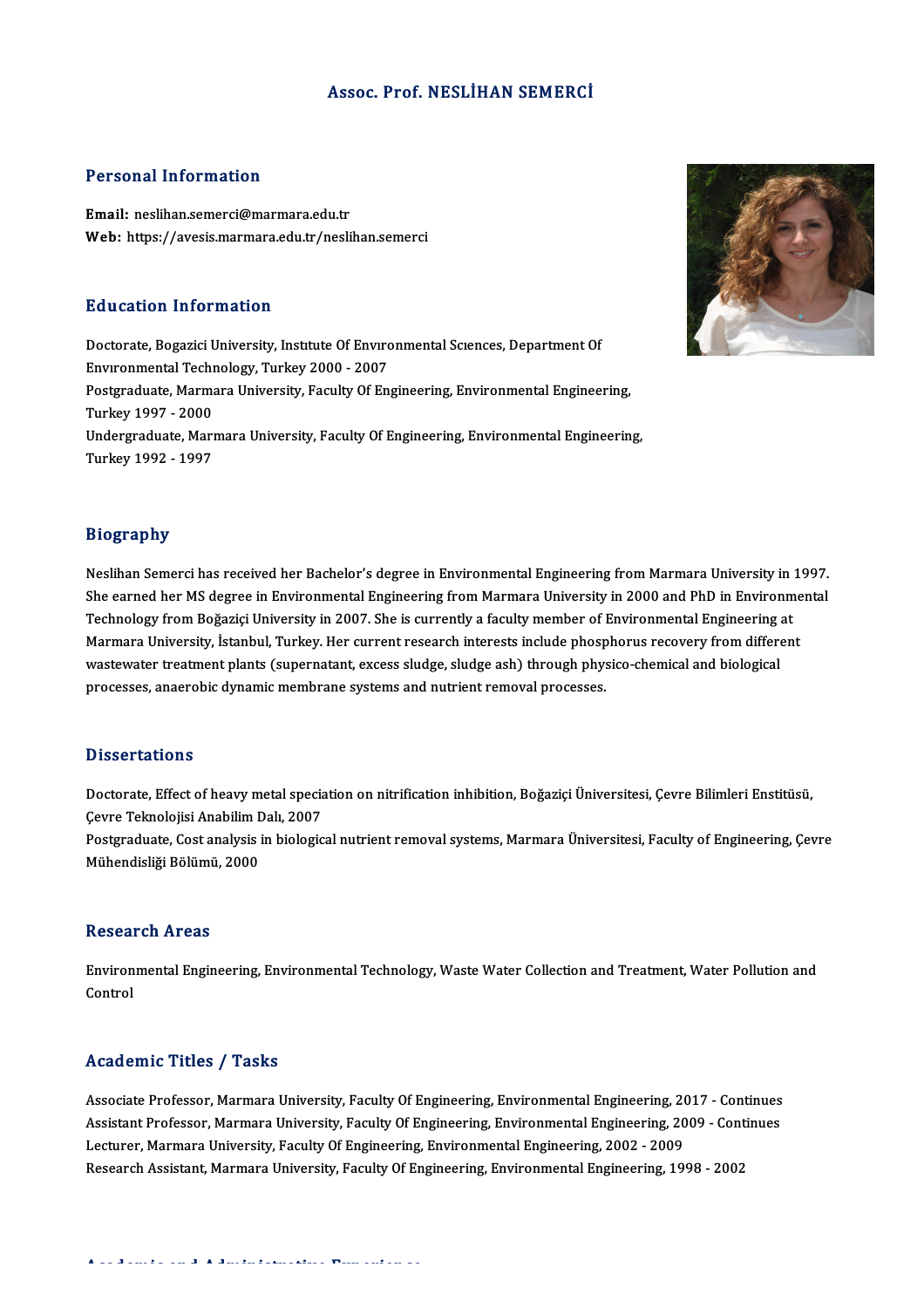#### Academic and Administrative Experience

Vice Dean, Marmara University, Faculty of Engineering, Environmental Engineering, 2020 - Continues recuremme and rrammmeerative Enperience<br>Vice Dean, Marmara University, Faculty of Engineering, Environmental Engineering, 2020 - Continues<br>Deputy Head of Department, Marmara University, Faculty of Engineering, Environmenta Vice Dean, Marmara University, Faculty of Engineering, Environmental Engineering, 2020 - Continues<br>Deputy Head of Department, Marmara University, Faculty of Engineering, Environmental Engineering, 2018 -<br>Erasmus Coordinato Erasmus Coordinator, Marmara University, Faculty of Engineering, Environmental Engineering, 2013 - 2018<br>Farabi Coordinator, Marmara University, Faculty of Engineering, Environmental Engineering, 2012 - 2018

# Advising Theses

Advising Theses<br>SEMERCİN., Phosphate recovery from sewage sludge supernatants using magnetic nanoparticles, Postgraduate,<br>A Gulvas(Student), 2019 A.Gulyas (SEMERCI N., Phosphate re<br>A.Gulyas (Student), 2019<br>SEMERCI N., Bosovowy of SEMERCİ N., Phosphate recovery from sewage sludge supernatants using magnetic nanoparticles, Postgraduate<br>A.Gulyas(Student), 2019<br>SEMERCİ N., Recovery of phosphorus from sewage sludge ash with sequencing bioleaching and el

A.Gulyas(Student), 2019<br>SEMERCI N., Recovery of phosphorus<br>Postgraduate, B.Kunt(Student), 2018<br>SEMERCI N., Fostors offecting the enri SEMERCİN., Recovery of phosphorus from sewage sludge ash with sequencing bioleaching and electrodialysis,<br>Postgraduate, B.Kunt(Student), 2018<br>SEMERCİN., Factors affecting the enrichment of a mixed bacterial culture in an a

Fostgraduate, B.Kunt(Student), 2018<br>SEMERCİ N., Factors affecting the enrichment of a mixed bacterial culture in an aerobic dynamic feeding system (ADF)<br>for polyhydroxyalkanoate (PHA) production, Postgraduate, F.Tuba(Stude SEMERCİN., Factors affecting the enrichment of a mixed bacterial culture in an aerobic dynamic feeding system (ADF)<br>for polyhydroxyalkanoate (PHA) production, Postgraduate, F.Tuba(Student), 2013<br>SEMERCİN., Investigation of

for polyhydroxyalkanoate (PHA) production, Post<br>SEMERCI N., Investigation of existence of denitrifyi<br>in Turkey, Postgraduate, M.Ayhan(Student), 2011<br>SEMERCI N., Investigation of the biological pheaph SEMERCİ N., Investigation of existence of denitrifying phosphate accumulating organisms at wastewater treatment plan<br>in Turkey, Postgraduate, M.Ayhan(Student), 2011<br>SEMERCİ N., Investigation of the biological phosphorus re

in Turkey, Postgraduate, M.Ayhan(Student), 2011<br>SEMERCİ N., Investigation of the biological phosphorus removal in anoxic conditions, Postgraduate, N.Bakıcı(Student),<br>2010

Semerci N., Preperation of solid waste management system for Burdur province, Postgraduate, M.Semih(Student), 2009

# Articles Published in Journals That Entered SCI, SSCI and AHCI Indexes

rticles Published in Journals That Entered SCI, SSCI and AHCI Indexes<br>I. Biological recovery of phosphorus from waste activated sludge via alkaline fermentation and<br>Atuvite biomineralization by Previbedarium artiquum struct a distincte in journalistical struct out out, bout,<br>Biological recovery of phosphorus from waste activated<br>struvite biomineralization by Brevibacterium antiquum struvite biomineralization by Brevibacterium antiquum<br>Cosgun S., Kara B., Kunt B., Hur C., SEMERCİ N. Cosgun S., Kara B., Kunt B., Hur C., SEMERCİ N.<br>BIODEGRADATION, 2022 (Journal Indexed in SCI)<br>II. Comparison of dried sludge and sludge ash for phosphorus recovery with acidic and alkaline<br>leaching

BIODEGRADATION, 2022 (Journal Indexed in SCI)

BIODEGRA<br>Comparis<br>leaching<br>SEMEPCI Comparison of dried sludge<br>leaching<br>SEMERCÌ N., Ahadi S., Cosgun S.<br>WATER AND ENVIRONMENT IO leaching<br>SEMERCİ N., Ahadi S., Cosgun S.<br>WATER AND ENVIRONMENT JOURNAL, 2020 (Journal Indexed in SCI)<br>Treatment of synthetis westewster and shasse whoy by the en

SEMERCİ N., Ahadi S., Cosgun S.<br>WATER AND ENVIRONMENT JOURNAL, 2020 (Journal Indexed in SCI)<br>III. Treatment of synthetic wastewater and cheese whey by the anaerobic dynamic membrane bioreactor<br>Pacal M., SEMERCİ N., CAL WATER AND ENVIRONMENT J<br>Treatment of synthetic was<br>Pacal M., SEMERCİ N., ÇALLI B.<br>ENVIRONMENTAL SCIENCE AN Treatment of synthetic wastewater and cheese whey by the anaerobic dynamic membrane bioreactor<br>Pacal M., SEMERCİ N., ÇALLI B.<br>ENVIRONMENTAL SCIENCE AND POLLUTION RESEARCH, vol.26, no.32, pp.32942-32956, 2019 (Journal Index Paca<br>ENVI<br>SCI)<br>Phot

# ENVIRONMENTAL SCIENCE AND POLLUTION RESEARCH, vol.26, no.32, pp.32942-32956, 2019<br>SCI)<br>IV. Phosphorus recovery from sewage sludge ash with bioleaching and electrodialysis<br>SEMERCLN, Kunt P. CALLLE SCI)<br>Phosphorus recovery from sewage sludge ash with bioleaching and electrodialy<br>SEMERCİN., Kunt B., ÇALLI B.<br>International Biodeterioration and Biodegradation, vol.144, 2019 (Journal Indexed in SCI) Phosphorus recovery from sewage sludge ash with bioleaching and electrodialy<br>SEMERCI N., Kunt B., ÇALLI B.<br>International Biodeterioration and Biodegradation, vol.144, 2019 (Journal Indexed in SCI)<br>Combined and individual e

V. Combined and individual applications of ozonation andmicrowave treatment for waste activated International Biodeterioration and Biodegradati<br>Combined and individual applications of o<br>sludge solubilization and nutrient release Combined and indiv<br>sludge solubilization<br>Cosgun S., SEMERCİ N.<br>Journal of Environmen sludge solubilization and nutrient release<br>Cosgun S., SEMERCİ N.<br>Journal of Environmental Management, vol.241, pp.76-83, 2019 (Journal Indexed in SCI)<br>Anammov start un strategies: the use of local mixed astivated sludge se

Cosgun S., SEMERCİ N.<br>Journal of Environmental Management, vol.241, pp.76-83, 2019 (Journal Indexed in SCI)<br>VI. Anammox start-up strategies: the use of local mixed activated sludge seed versus Anammox seed<br>VOCAMEMI P. Dity Journal of Environmental Management, vol.241, pp.76-83, 2019 (Journal Indexed i<br>Anammox start-up strategies: the use of local mixed activated sludge see<br>KOCAMEMİ B., Dityapak D., SEMERCİ N., Keklik E., Akarsubasi A., Kumru Anammox start-up strategies: the use of local mixed activated sludge seed versus An<br>KOCAMEMI B., Dityapak D., SEMERCI N., Keklik E., Akarsubasi A., Kumru M., Kurt H.<br>WATER SCIENCE AND TECHNOLOGY, vol.78, no.9, pp.1901-1915 KOCAMEMİ B., Dityapak D., SEMERCİ N., Keklik E., Akarsubasi A., Kumru M., Kurt H.<br>WATER SCIENCE AND TECHNOLOGY, vol.78, no.9, pp.1901-1915, 2018 (Journal Indexed in SCI)<br>VII. Fate of carbon, nitrogen and phosphorus removal

# WATER SCIEN<br>Fate of carb<br>wastewater<br>SEMERCI N Fate of carbon, nitrog<br>wastewater<br>SEMERCİ N., Hasilci N. B.<br>INTERNATIONAL RIODE' wastewater<br>SEMERCİ N., Hasilci N. B.<br>INTERNATIONAL BIODETERIORATION & BIODEGRADATION, vol.108, pp.166-174, 2016 (Journal Indexed in SCI)<br>Inhibition of respiration and distribution of Cd. Pb. Hg. Ag and Cr.spesies in a pitr

SEMERCI N., Hasilci N. B.<br>INTERNATIONAL BIODETERIORATION & BIODEGRADATION, vol.108, pp.166-174, 2016 (Journal Indexed in<br>VIII. Inhibition of respiration and distribution of Cd, Pb, Hg, Ag and Cr species in a nitrifying slu INTERNATIONAL BIODETERIORA<br>Inhibition of respiration and<br>ÇEÇEN F., SEMERCİ N., Geyik A. G.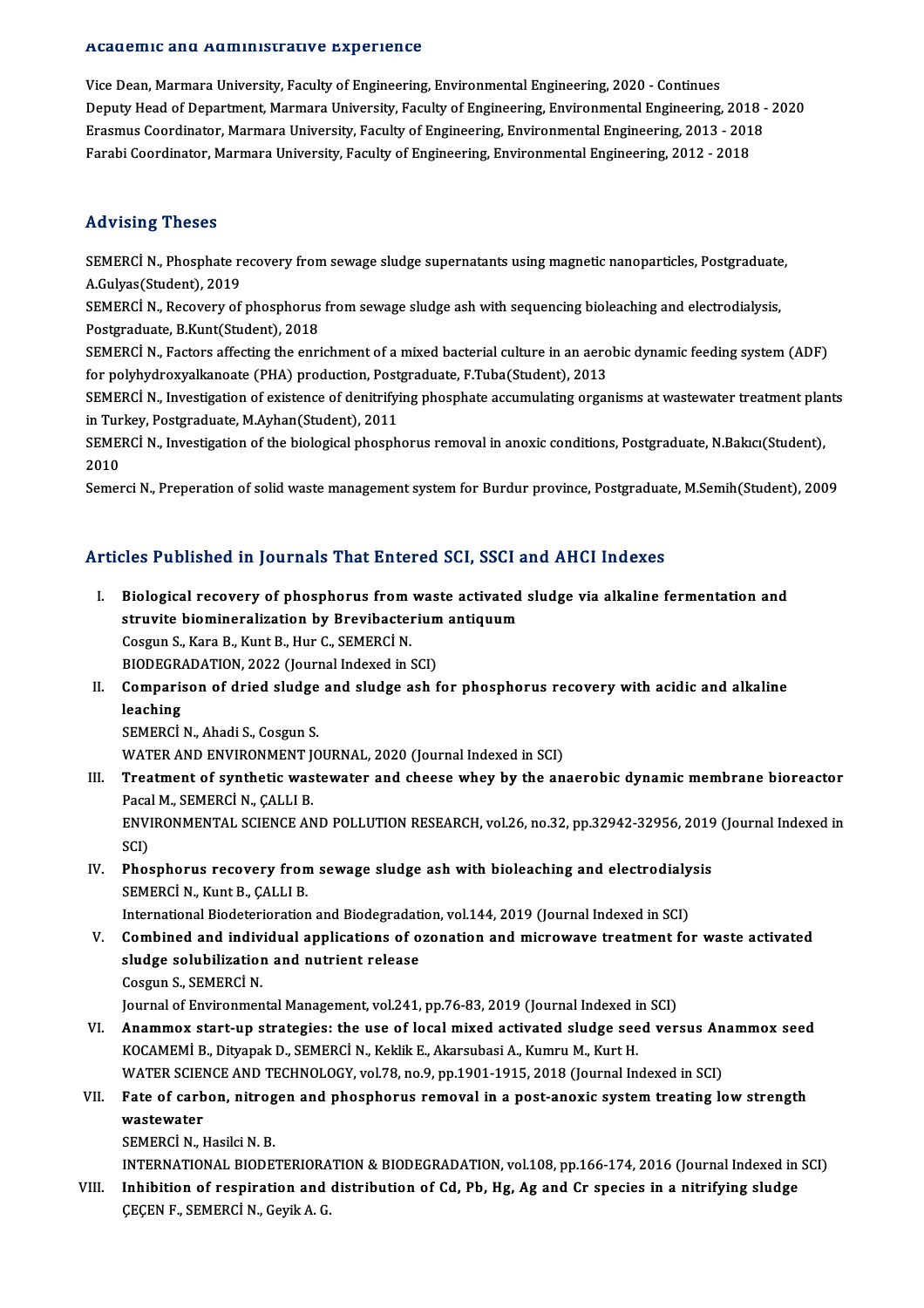JOURNAL OF HAZARDOUS MATERIALS, vol.178, pp.619-627, 2010 (Journal Indexed in SCI)<br>Inhibitory offects of Gu. Zn. Ni and Go on nitrification and relevance of speciation

- JOURNAL OF HAZARDOUS MATERIALS, vol.178, pp.619-627, 2010 (Journal Indexed in SCI)<br>IX. Inhibitory effects of Cu, Zn, Ni and Co on nitrification and relevance of speciation JOURNAL OF HAZARDOUS MATER<br>Inhibitory effects of Cu, Zn, N<br>ÇEÇEN F., SEMERCİ N., Geyik A. G.<br>IOURNAL OF CHEMICAL TECHNO Inhibitory effects of Cu, Zn, Ni and Co on nitrification and relevance of speciation<br>ÇEÇEN F., SEMERCİ N., Geyik A. G.<br>JOURNAL OF CHEMICAL TECHNOLOGY AND BIOTECHNOLOGY, vol.85, no.4, pp.520-528, 2010 (Journal Indexed in<br>SC ÇEÇE<br>JOUR<br>SCI)<br>Effe JOURNAL OF CHEMICAL TECHNOLOGY AND BIOTECHNOLOGY, vol.85, no.4, pp.520-528,<br>SCI)<br>X. Effect of continuous Cd feeding on the performance of a nitrification reactor<br>SEMERCI N. CECEN E
- SCI)<br>Effect of continuous<br>SEMERCI N., ÇEÇEN F.<br>PIODECPADATION YO Effect of continuous Cd feeding on the performance of a nitrification<br>SEMERCI N., ÇEÇEN F.<br>BIODEGRADATION, vol.20, no.2, pp.155-164, 2009 (Journal Indexed in SCI)<br>Modelling the relative toxicity of metals on perpiration of
- SEMERCI N., ÇEÇEN F.<br>BIODEGRADATION, vol.20, no.2, pp.155-164, 2009 (Journal Indexed in SCI)<br>XI. Modelling the relative toxicity of metals on respiration of nitrifiers using ion characteristics<br>SACAN M. CECEN E. EPTÜPK M.D BIODEGRADATION, vol.20, no.2, pp.155-164, 200<br>Modelling the relative toxicity of metals on<br>SAÇAN M., ÇEÇEN F., ERTÜRK M. D. , SEMERCİN.<br>SAR AND OSAR IN ENVIRONMENTAL RESEARCH Modelling the relative toxicity of metals on respiration of nitrifiers using ion characteris<br>SAÇAN M., ÇEÇEN F., ERTÜRK M. D. , SEMERCİ N.<br>SAR AND QSAR IN ENVIRONMENTAL RESEARCH, vol.20, pp.727-740, 2009 (Journal Indexed i SAR AND QSAR IN ENVIRONMENTAL RESEARCH, vol.20, pp.727-740, 2009 (Journal Indexed in SCI)
- SAÇAN M., ÇEÇEN F., ERTÜRK M. D. , SEMERCİ N.<br>SAR AND QSAR IN ENVIRONMENTAL RESEARCH, vol.20, pp.727-740, 2009 (Journal Indexed in SCI)<br>XII. Monitoring of population shifts in an enriched nitrifying system under gradually
	- MERTOĞLU B., SEMERCİN., Guler N., ÇALLI B., ÇEÇEN F., Saatc A.M. loading<br>MERTOĞLU B., SEMERCİ N., Guler N., ÇALLI B., ÇEÇEN F., Saatc A. M.<br>JOURNAL OF HAZARDOUS MATERIALS, vol.160, pp.495-501, 2008 (Journal Indexed in SCI)<br>Importange of gadmium enegistion in nitrification inhibition **JOURNAL OF HAZAR<br>Importance of cad<br>Semerci N., Cecen F.<br>JOUPNAL OF HAZAR**
- XIII. Importance of cadmium speciation in nitrification inhibition<br>Semerci N., Cecen F.

JOURNALOFHAZARDOUSMATERIALS,vol.147,pp.503-512,2007 (Journal Indexed inSCI)

# Refereed Congress / Symposium Publications in Proceedings

- I. Adsorption of Ammoniumand Phosphate Ions: Comparing the Adsorption Performances of the Bare Composite Magnetite Nanoparticles Kara B., Gulyas A., SEMERCİ N., CAN Z. S., GENÇ S. 5th Eurasia Waste Management Symposium, Turkey, 26 - 28 October 2020 Kara B., Gulyas A., SEMERCİ N., CAN Z. S. , GENÇ S.<br>5th Eurasia Waste Management Symposium, Turkey, 26 - 28 October 2020<br>II. Phosphorus Recovery From Excess Sludge Via Alkaline Fermentation And Struvite Biomineralizati **5th Eurasia Waste<br>Phosphorus Ree<br>By B.antiquum<br>SEMEDCI N. COSC** Phosphorus Recovery From I<br>By B.antiquum<br>SEMERCİ N., COSGUN S., Busra K.<br>IWA NPP Conference 2020, Einla By B.antiquum<br>SEMERCİ N., COSGUN S., Busra K.<br>IWA NRR Conference 2020, Finland, 1 - 03 September 2020<br>Biologebing of phoenhorus from seuroge cludge esh u SEMERCİ N., COSGUN S., Busra K.<br>IWA NRR Conference 2020, Finland, 1 - 03 September 2020<br>III. Bioleaching of phosphorus from sewage sludge ash using sulfur oxidizing bacteria<br>SEMERCÌ N. KUNT B. CALLLB IWA NRR Conference 2020, Fir<br>Bioleaching of phosphorus<br>SEMERCİ N., KUNT B., ÇALLI B.<br>APWET. C16.6. AZ Desember Bioleaching of phosphorus from :<br>SEMERCI N., KUNT B., ÇALLI B.<br>ABWET - G16, 6 - 07 December 2018<br>Assessment of Energy Efficiency : SEMERCİ N., KUNT B., ÇALLI B.<br>ABWET - G16, 6 - 07 December 2018<br>IV. Assessment of Energy Efficiency in Wastewater<br>SEMERCI N. CALLLE ABWET - G16, 6 - 07 I<br>Assessment of Ener<br>SEMERCİ N., ÇALLI B.<br>Begyle and Beyse 201 Assessment of Energy Efficiency in Waste<br>SEMERCI N., ÇALLI B.<br>Recyle and Reuse 2018, 24 - 26 October 2018<br>Phosphorus Polosse and Nutriont Peseve SEMERCİ N., ÇALLI B.<br>Recyle and Reuse 2018, 24 - 26 October 2018<br>V. Phosphorus Release and Nutrient Recovery from Waste Activated Sludge through Mesophilic<br>Alkaline Fermentation Recyle and Reuse 2018, 24 - 26 October 2018<br>Phosphorus Release and Nutrient Recove<br>Alkaline Fermentation<br>SEMERCI N., COSGUN S. **Phosphorus Release<br>Alkaline Fermentatio<br>SEMERCİ N., COSGUN S.<br>Bogycla and Bouse 2019** Recycle and Reuse 2018, 24 - 26 October 2018 SEMERCI N., COSGUN S.<br>Recycle and Reuse 2018, 24 - 26 October 2018<br>VI. Electrodialytic Separation of Phosphorus From Heavy Metals After Bioleaching<br>SEMERCI N. KUNT P Recycle and Reuse 20<br>Electrodialytic Sep.<br>SEMERCİ N., KUNT B.<br>International Weter 4 Electrodialytic Separation of Phosphorus From Heavy Metals After Bioleaching<br>SEMERCI N., KUNT B.<br>International Water Association (IWA) Ecotechnologies for Wastewater Treatment (EcoSTP18) Conference, 25 -<br>28 June 2018 SEMERCI N., K<br>International V<br>28 June 2018<br>Pheapherus International Water Association (IWA) Ecotechnologies for Wastewater Treatment (EcoSTP18) Conference, 25 -<br>28 June 2018<br>VII. Phosphorus Recovery from Waste Activated Sludge: Microwave Treatment and Ozonation with Acid 28 June 2018<br>Phosphorus Recovery from<br>& Alkaline Pre-treatments<br>Cessur S. Semersi N **Phosphorus Recover**<br>**& Alkaline Pre-trea**<br>Cosgun S., Semerci N.<br>Frontions Internation & Alkaline Pre-treatments<br>Cosgun S., Semerci N.<br>Frontiers International Conference on Wastewater Treatment (FICWTM), Palermo, Italy, 21 - 24 May 2017, vol.4,<br>PR EE EQ Cosgun S.<br>Frontiers<br>pp.55-59<br>Pheaphe Frontiers International Conference on Wastewater Treatment (FICWTM), Palermo, Italy, 21 - 24 May 2017, vol.4<br>pp.55-59<br>VIII. Phosphorus recovery from waste activated sludge : microwave Treatment and ozonation with acid<br>and
- pp.55-59<br>Phosphorus recovery fror<br>and alkaline pretreatment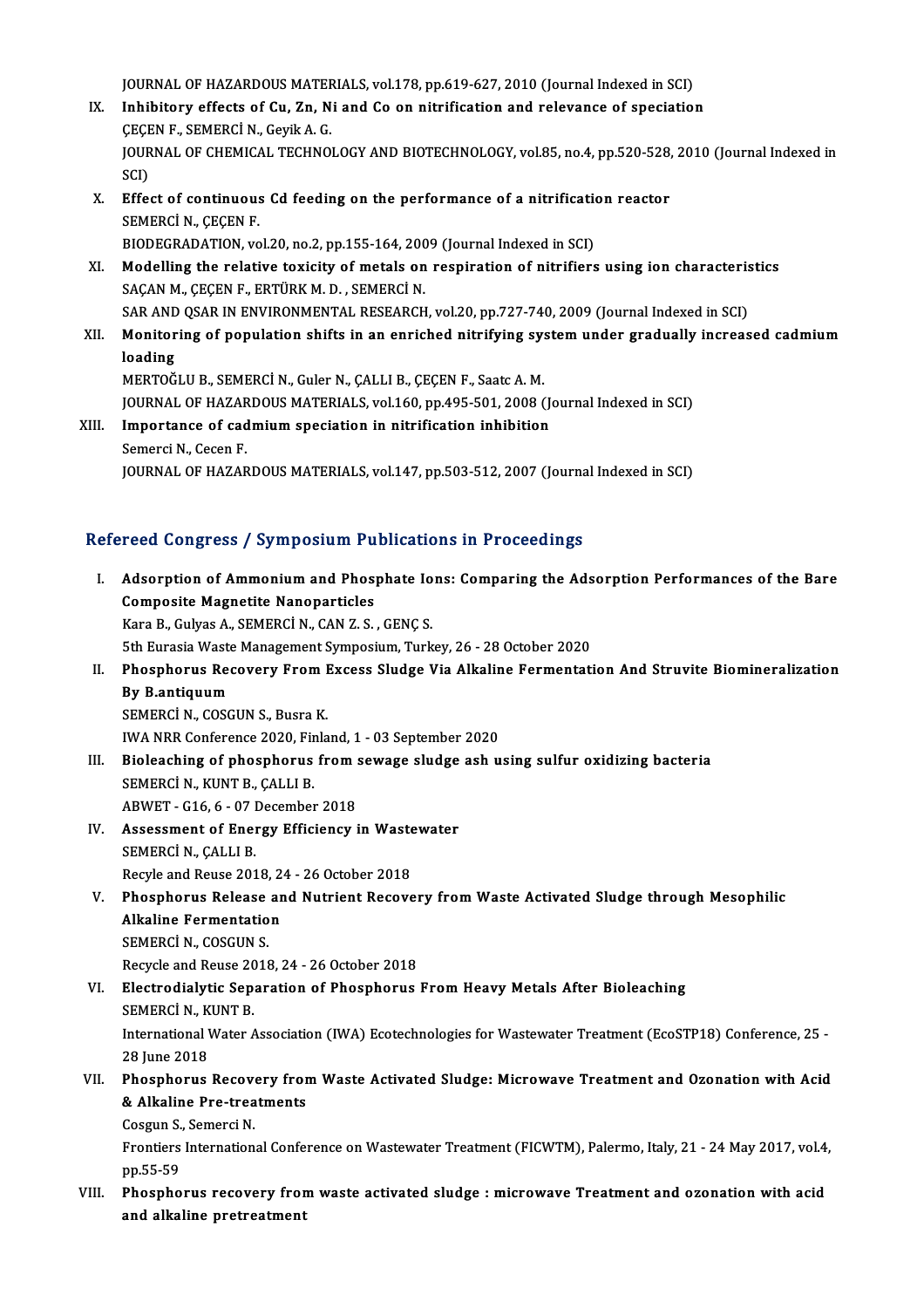COSGUNS.,SEMERCİN. Frontiers in Wastewater Treatment and Modelling, 21 - 24 May 2017 COSGUN S., SEMERCI N.<br>Frontiers in Wastewater Treatment and Modelling, 21 - 24 N<br>IX. Bioleaching of Phosphorus from Sewage Sludge Ash<br>KUNT B. SEMERCI N Frontiers in Wastewa<br>Bioleaching of Pho<br>KUNT B., SEMERCÌ N.<br>ICOCEE Canadasia 20 Bioleaching of Phosphorus from Sew:<br>KUNT B., SEMERCI N.<br>ICOCEE Capodacia 2017, 8 - 10 May 2017<br>Evaluation of phosphorus recovery f KUNT B., SEMERCI N.<br>ICOCEE Capodacia 2017, 8 - 10 May 2017<br>X. Evaluation of phosphorus recovery from dried sludge and sludge ash with wet chemical leaching<br>Abadi S. SEMERCI N ICOCEE Capodacia 2017, 8 - 10 May 2017<br>Evaluation of phosphorus recovery from dried sludge and sludge<br>Ahadi S., SEMERCİN.<br>International Conference on Recyling and Reuse, 28 - 30 September 2016 Evaluation of phosphorus recovery from dried sludge and sludge<br>Ahadi S., SEMERCI N.<br>International Conference on Recyling and Reuse, 28 - 30 September 2016<br>Phosphorus Besevery from Waste Astivated Sludge Comparison s Ahadi S., SEMERCI N.<br>International Conference on Recyling and Reuse, 28 - 30 September 2016<br>XI. Phosphorus Recovery from Waste Activated Sludge Comparison of Microwave Treatment and<br>Orenation in Acidic Environment International Conference on Recyling<br>Phosphorus Recovery from Wast<br>Ozonation in Acidic Environment<br>Cossun S. SEMERCI N Phosphorus Recove:<br>Ozonation in Acidic<br>Çoşgun S., SEMERCİ N.<br>International Conferen Ozonation in Acidic Environment<br>Cosgun S., SEMERCI N.<br>International Conference on Recycling and Reuse, 28 - 30 September 2016 XII. Quantitative analysis of Candidatus Accumilibacter phosphatis on lab scale denitrifying phosphorus International Conference on Recycling an<br>Quantitative analysis of Candidatus<br>removal sequencing batch reactors Quantitative analysis of Candidatus Ac<br>removal sequencing batch reactors<br>Ergal İ., Kurt H., SEMERCİ N., KOCAMEMİ B.<br>ISME 15th International Sumnesium en Mic Ergal İ., Kurt H., SEMERCİ N., KOCAMEMİ B.<br>ISME 15th International Symposium on Microbial Ecology, Copenhagen, Denmark, 26 - 29 August 2014 Ergal İ., Kurt H., SEMERCİ N., KOCAMEMİ B.<br>ISME 15th International Symposium on Microbial Ecology, Copenhagen, Denmark, 26 - 29 August 2014<br>XIII. Polyhydroxyalkanoate PHA production from Activated Sludge International **ISME 15th In<br>Polyhydro:<br>and Reuse<br>SEMERCI N** Polyhydroxyalkanoa<br>and Reuse<br>SEMERCİ N., Çitak F. T.<br>International Conferen and Reuse<br>SEMERCI N., Çitak F. T.<br>International Conference on Recycling and Reuse, İstanbul, Turkey, 4 - 06 June 2012<br>Evistence of Denitrifying Phoenhate Assumulating Organisme et Eull Scale I SEMERCİ N., Çitak F. T.<br>International Conference on Recycling and Reuse, İstanbul, Turkey, 4 - 06 June 2012<br>XIV. Existence of Denitrifying Phosphate Accumulating Organisms at Full Scale Wastewater Treatment<br>Plants in T International Confe<br>Existence of Den<br>Plants in Turkey<br>SEMERCI N AVHAL Existence of Denitrif<br>Plants in Turkey<br>SEMERCİ N., AYHAN M.<br>International Conferenc Plants in Turkey<br>SEMERCİ N., AYHAN M.<br>International Conference on Recycling and Reuse, İstanbul, Turkey, 4 - 06 June 2012<br>Fyaluation of oxis and anoxis phosphate removal in a post denitrification s SEMERCI N., AYHAN M.<br>International Conference on Recycling and Reuse, İstanbul, Turkey, 4 - 06 June 2012<br>XV. Evaluation of oxic and anoxic phosphate removal in a post-denitrification system<br>Semerci N., Bakici N., Kocamemi International Conference on Recyc<br>**Evaluation of oxic and anoxic**<br>Semerci N., Bakici N., Kocamemi B.<br>Euronean Biotechnology Consress EuropeanBiotechnologyCongress, İstanbul,Turkey,28 September -01October 2011,vol.22 Semerci N., Bakici N., Kocamemi B.<br>European Biotechnology Congress, İstanbul, Turkey, 28 September - 01 October 2011, vol.22<br>XVI. Braluation of pH, ORP and conductivity profiles in an Anammox reactor started-up using munic activated sludge seed<br>KOCAMEMI B., Dityapak D., SEMERCI N. Evaluation of pH, ORP and conduct<br>activated sludge seed<br>KOCAMEMİ B., Dityapak D., SEMERCİ N.<br>European Bietechnology Congress, İsta EuropeanBiotechnologyCongress, İstanbul,Turkey,28 September -01October 2011,vol.22 KOCAMEMİ B., Dityapak D., SEMERCİ N.<br>European Biotechnology Congress, İstanbul, Turkey, 28 September - 01 October 2011, vol.22<br>XVII. Effects of nitrite, oxygen and initial pH on biological phosphorus removal in a post-deni Europea<br><mark>Effects</mark><br>system<br>semenci Effects of nitrite, oxygen and initi<br>system<br>SEMERCİ N., Bakici N., Kocamemi B. A.<br>14th International Bistechnology Sym s**ystem**<br>SEMERCİ N., Bakici N., Kocamemi B. A.<br>14th International Biotechnology Symposium and Exhibition (IBS-2008), Rimini, Italy, 14 - 18 September 2010,<br>vol.150 SEMERC<br>14th Int<br>vol.150 vol.150<br>Supported Projects

Supported Projects<br>Semerci N., TUBITAK Project, Fermente Aktif Çamur Sentrat Sularından Strüvit Biyomineralizasyonu Ile Fosfor Geri<br>Kazanımı, 2019, ...2021 Supported 119966<br>Semerci N., TUBITAK Pr<br>Kazanımı, 2019 - 2021<br>Celli B., Semerci N., TUB Semerci N., TUBITAK Project, Fermente Aktif Çamur Sentrat Sularından Strüvit Biyomineraliza<br>Kazanımı, 2019 - 2021<br>Çallı B., Semerci N., TUBITAK Project, Anaerobik Dinamik Membran Biyoreaktör, 2015 - 2016<br>Semerci N., Kasama

Kazanımı, 2019 - 2021<br>Çallı B., Semerci N., TUBITAK Project, Anaerobik Dinamik Membran Biyoreaktör, 2015 - 2016<br>Semerci N., Kocamemi B., TUBITAK Project, Investigation of Biological Phosphorus Removal in Anoxic Conditions" Callı B<br>Semer<br>2012<br>Semer Semerci N., Kocamemi B., TUBITAK Project, Investigation of Biological Phosphorus Removal in Anoxic Conditions,<br>2012<br>Semerci N., Çallı B., Kocamemi B., Kerç A., Project Supported by Higher Education Institutions, Evsel Atık

2012<br>Semerci N., Çallı B., Kocamemi B., Kerç A., Project Supported by Higher Education<br>Çamurlarından Ozonlama ile Fosfor Geri Kazanımının İncelenmesi , 2009 - 2011<br>Semergi N. Çallı B. Kara A. Kazamami B. Project Supported Semerci N., Çallı B., Kocamemi B., Kerç A., Project Supported by Higher Education Institutions, Evsel Atıksu Arı<br>Çamurlarından Ozonlama ile Fosfor Geri Kazanımının İncelenmesi , 2009 - 2011<br>Semerci N., Çallı B., Kerç A., K

Camurlarından Ozonlama ile Fosfor Geri Kazanımının İncelenmesi , 2009 - 2011<br>Semerci N., Çallı B., Kerç A., Kocamemi B., Project Supported by Higher Education Institutions, Investigation of<br>Phosphorus Recovery from Municip Semerci N., Çallı B., Kerç A., Kocamemi B., Project Supported by Higher Education Institutions, Investigation of<br>Phosphorus Recovery from Municipal Activated Sludge with Ozonation, , 2009 - 2011<br>Kocamemi B., Semerci N., TU

Phosphorus Recovery<br>Kocamemi B., Semerci I<br>108Y120 , 2008 - 2011